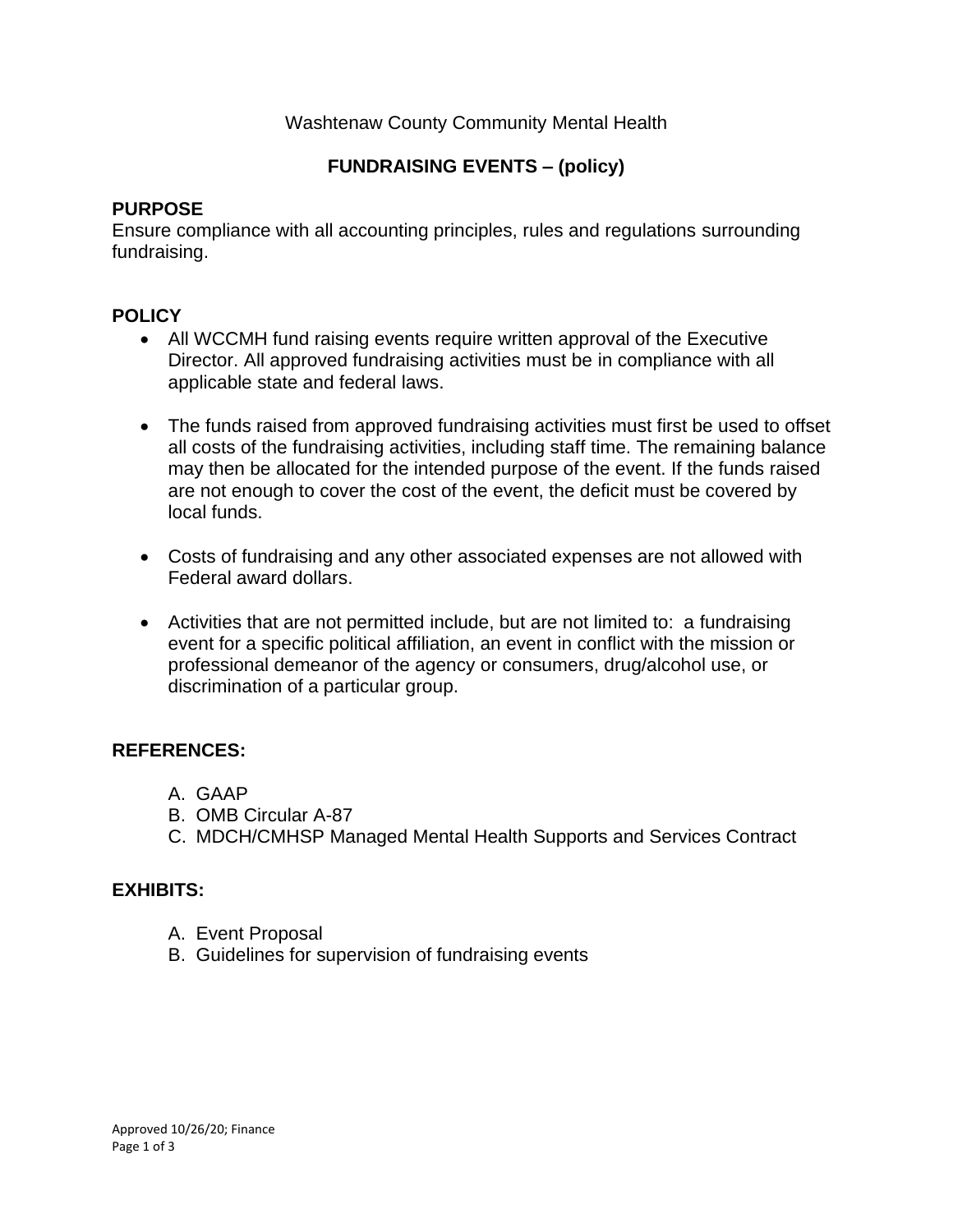# **Event Proposal - WCCMH FUND RAISING EVENT**

| If offsite, does the venue provide insurance for accident/injuries?<br>N<br>Y                                                                                                                                                                                                                                                                                                                                                                       |
|-----------------------------------------------------------------------------------------------------------------------------------------------------------------------------------------------------------------------------------------------------------------------------------------------------------------------------------------------------------------------------------------------------------------------------------------------------|
|                                                                                                                                                                                                                                                                                                                                                                                                                                                     |
| <b>Resources needed:</b>                                                                                                                                                                                                                                                                                                                                                                                                                            |
|                                                                                                                                                                                                                                                                                                                                                                                                                                                     |
| Consumer Volunteers (if yes, how many): ___________<br>ORR Approval (if needed): $Y \quad N$                                                                                                                                                                                                                                                                                                                                                        |
| Consent for Publicity (if needed): Y N<br>Vehicles (if yes, how many): $\frac{1}{\sqrt{1-\frac{1}{\sqrt{1-\frac{1}{\sqrt{1-\frac{1}{\sqrt{1-\frac{1}{\sqrt{1-\frac{1}{\sqrt{1-\frac{1}{\sqrt{1-\frac{1}{\sqrt{1-\frac{1}{\sqrt{1-\frac{1}{\sqrt{1-\frac{1}{\sqrt{1-\frac{1}{\sqrt{1-\frac{1}{\sqrt{1-\frac{1}{\sqrt{1-\frac{1}{\sqrt{1-\frac{1}{\sqrt{1-\frac{1}{\sqrt{1-\frac{1}{\sqrt{1-\frac{1}{\sqrt{1-\frac{1}{\sqrt{1-\frac{1}{\sqrt{1-\frac$ |
|                                                                                                                                                                                                                                                                                                                                                                                                                                                     |
|                                                                                                                                                                                                                                                                                                                                                                                                                                                     |
| ,我们也不能在这里的人,我们也不能在这里的人,我们也不能在这里的人,我们也不能在这里的人,我们也不能在这里的人,我们也不能在这里的人,我们也不能在这里的人,我们也                                                                                                                                                                                                                                                                                                                                                                   |
|                                                                                                                                                                                                                                                                                                                                                                                                                                                     |
| Estimated outcome/amount raised for the event: __________________________________                                                                                                                                                                                                                                                                                                                                                                   |
|                                                                                                                                                                                                                                                                                                                                                                                                                                                     |
|                                                                                                                                                                                                                                                                                                                                                                                                                                                     |
|                                                                                                                                                                                                                                                                                                                                                                                                                                                     |
|                                                                                                                                                                                                                                                                                                                                                                                                                                                     |

Supervisor: **(Please Attach Line Item Budget to this Form)**

Approved 10/26/20; Finance Page 2 of 3